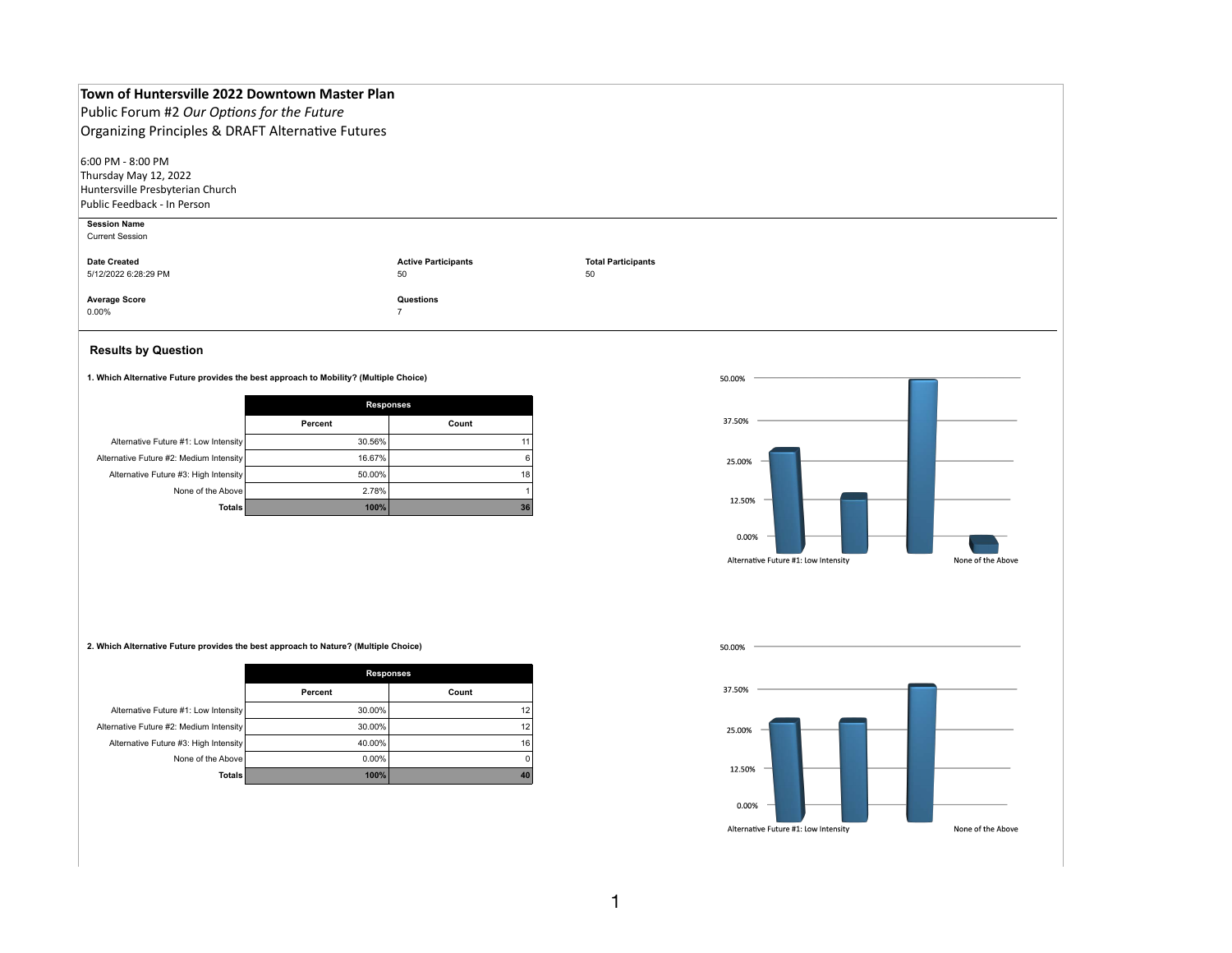3. Which Alternative Future provides the best approach to Gathering? (Multiple Choice)

|                                         | <b>Responses</b> |       |
|-----------------------------------------|------------------|-------|
|                                         | <b>Percent</b>   | Count |
| Alternative Future #1: Low Intensity    | 20.51%           | ε     |
| Alternative Future #2: Medium Intensity | 38.46%           | 15    |
| Alternative Future #3: High Intensity   | 41.03%           | 16    |
| None of the Above                       | $0.00\%$         | C     |
| Totals                                  | 100%             | 39    |

12.50%

4. Which Alternative Future provides the best approach to Living? (Multiple Choice)

|                                         | <b>Responses</b> |       |
|-----------------------------------------|------------------|-------|
|                                         | <b>Percent</b>   | Count |
| Alternative Future #1: Low Intensity    | 47.62%           | 20    |
| Alternative Future #2: Medium Intensity | 26.19%           | 11    |
| Alternative Future #3: High Intensity   | 26.19%           | 11    |
| None of the Above                       | $0.00\%$         | 0     |
| Totals                                  | 100%             | 42    |

5. Which Alternative Future provides the best approach to Civic? (Multiple Choice)

|                                         | <b>Responses</b> |                |
|-----------------------------------------|------------------|----------------|
|                                         | <b>Percent</b>   | Count          |
| Alternative Future #1: Low Intensity    | 38.10%           | 16             |
| Alternative Future #2: Medium Intensity | 26.19%           | 11             |
| Alternative Future #3: High Intensity   | 35.71%           | 15             |
| None of the Above                       | $0.00\%$         | $\overline{0}$ |
| Totals                                  | 100%             |                |

50.00%

37.50%

25.00%

12.50%

0.00%

40.00%

30.00%

20.00%

10.00%

0.00%

50.00%

37.50%

25.00%